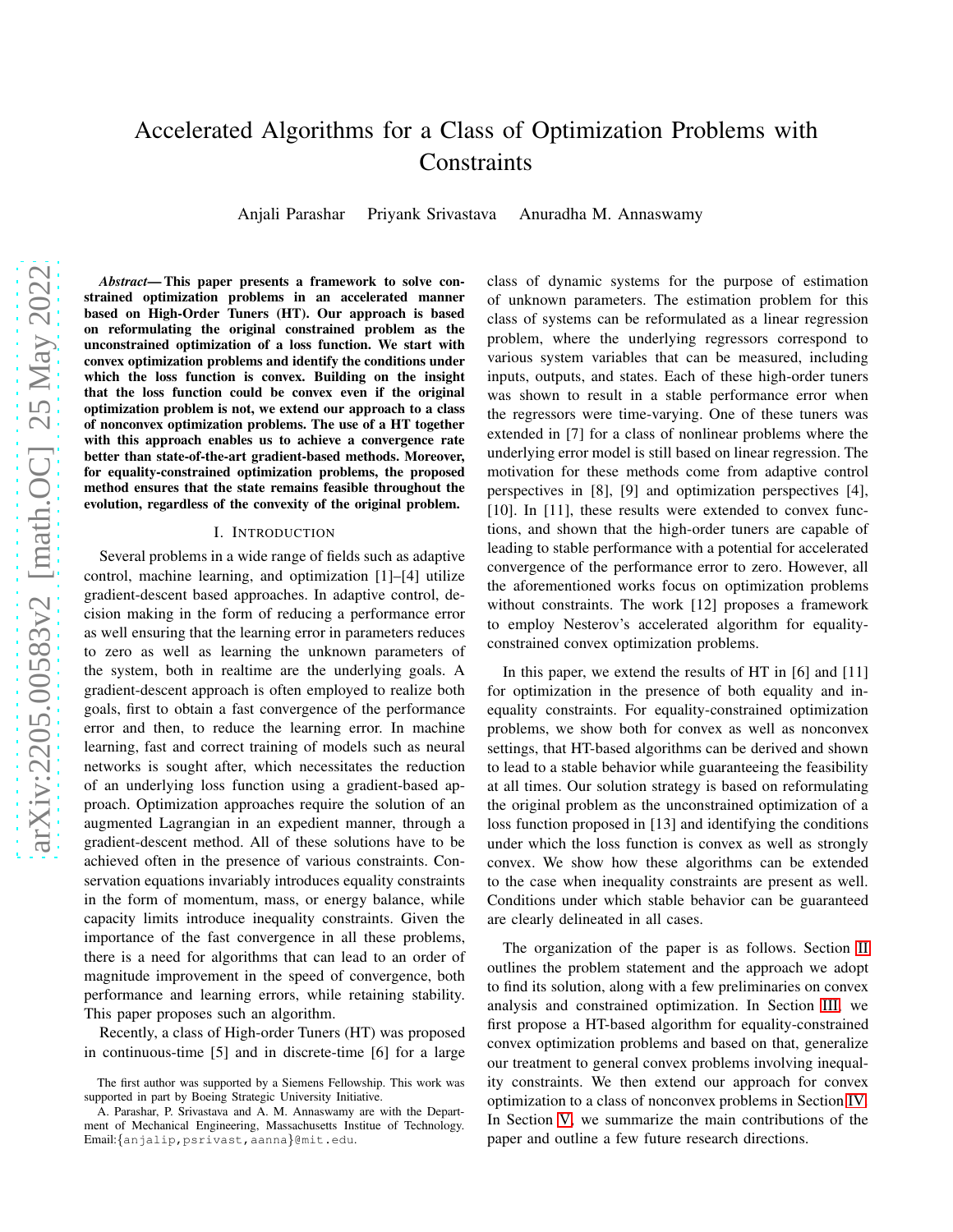#### II. PROBLEM STATEMENT

<span id="page-1-0"></span>We consider optimization problems of the form

<span id="page-1-1"></span>
$$
\min f(x)
$$
  
s.t.  $h(x) = 0$   
 $g(x) \le 0,$  (1)

where  $x \in \mathbb{R}^n$  is the decision variable,  $f : \mathbb{R}^n \to \mathbb{R}$ ,  $h: \mathbb{R}^n \to \mathbb{R}^m$ , and  $g: \mathbb{R}^n \to \mathbb{R}^p$  are continuously differentiable functions. Without loss of generality, we assume that problem [\(1\)](#page-1-1) is not overdetermined, i.e.,  $m \leq n$ .

Our aim is to design recursive algorithms that solve [\(1\)](#page-1-1), exhibiting accelerated convergence as proposed by Nesterov for unconstrained convex optimization, cf. [10]. Our approach is based on reformulating the original problem as the unconstrained optimization of a loss function and then using high-order tuners for accelerated convergence, cf. [11]. To satisfy constraints closely during the evolution, we employ a constraint-completion and correction procedure described below. As will become apparent, our approach will rely on ensuring that an underlying loss function is convex. We first show that this is indeed the case if the optimization problem is convex in Section [III.](#page-2-0) We then generalize our treatment to a class of nonconvex optimization problems in Section [IV.](#page-3-0)

Before proceeding to the technical content of the paper, we present our notational conventions and review basic concepts from convex analysis and constrained optimization below.

#### *Notation*

Let  $\mathbb R$  denote the set of real numbers.  $\|.\|$  denotes the 2norm of a vector or matrix. For a continuously differentiable function  $f : \mathbb{R}^n \to \mathbb{R}$ ,  $\nabla f$  denotes its gradient.  $(.)^T$  denotes the transpose of a vector or matrix. For vectors  $x, y \in \mathbb{R}^n$ ,  $x \geq y$  implies that the inequality holds elementwise. For a vector  $x \in \mathbb{R}^n$ , with  $1 \leq i < j \leq n$ ,  $x_{i:j}$  denotes the subvector with elements from the *i*-th entry of x to the j-th entry.

#### *Convex analysis*

Here we present the basics of convex analysis following [4], [14]. A set  $\Omega \in \mathbb{R}^n$  is convex if for all  $x, y \in \Omega$ ,  $\lambda x + (1 - \lambda)y \in \Omega$  for all  $\lambda \in (0, 1)$ .

**Definition 1.** *(Convex functions):* A function  $f : \mathbb{R}^n \to \mathbb{R}$ is convex on a convex set  $\Omega$  if for all  $x, y \in \Omega$ ,

$$
f(\lambda x + (1 - \lambda)y) \leq \lambda f(x) + (1 - \lambda)f(y),
$$

for all  $\lambda \in (0, 1)$ .

Definition 2. *(Strongly convex functions):* A continuously differentiable function f is  $\mu$ -strongly convex on  $\Omega$  if there exists a  $\mu > 0$  such that for all  $x, y \in \Omega$ ,

$$
f(\lambda x + (1 - \lambda)y) \le \lambda f(x) + (1 - \lambda)f(y) - \frac{1}{2}\mu\lambda(1 - \lambda) \|x - y\|^2,
$$
  
for all  $\lambda \in (0, 1)$ .

Definition 3. *(*L*-smooth convex functions):* A continuously differentiable function f is  $\overline{L}$ -smooth convex on  $\Omega$  if it is convex and there exists an upper bound  $\overline{L} > 0$  on the Lipschitz constant of its gradient, i.e.,

$$
\frac{\|\nabla f(x) - \nabla f(y)\|}{\|x - y\|} \le \overline{L},
$$

for all  $x, y \in \Omega$ .

A similar definition could be stated for  $\overline{L}$ -smooth strongly convex functions but we omit it here to avoid repetition.

*Nonlinear optimization via constraint-completion and correction*

Consider the nonlinear optimization problem [\(1\)](#page-1-1) and define a loss function  $\mathcal{L}: \mathbb{R}^n \to \mathbb{R}$ , consisting of the original objective function and soft loss terms penalizing the constraint violation as

$$
\mathcal{L}(x) = f(x) + \lambda_h \|h(x)\|^2 + \lambda_g \|\operatorname{softplus}(g(x))\|^2,
$$

where  $\lambda_h, \lambda_g > 0$  are design parameters. Given  $y \in \mathbb{R}^p$ , the function softplus :  $\mathbb{R}^p \to \mathbb{R}^p$  is defined as

$$
softplus(y) = log(1 + e^y),
$$

and serves as a smooth approximation to ReLU to ensure that  $\mathcal L$  is continuously differentiable. We employ a constraintcompletion and correction approach to leverage the fact that equality constraints introduce linear dependencies in the feasible solution space, as in [13]. Building on this insight and assuming that problem  $(1)$  is not overdetermined, x is partitioned into an independent variable  $\theta \in \mathbb{R}^m$  and a dependent variable  $z \in \mathbb{R}^{n-m}$ ,

$$
x = [\theta^T \quad z^T]^T.
$$

We assume that h is such that given m entries of  $x$ , its remaining  $(n - m)$  entries can be computed either in closed form or recursively. In other words, we assume that we have knowledge of the function  $p : \mathbb{R}^m \to \mathbb{R}^{n-m}$  such that

$$
h([\theta^T \quad p(\theta)^T]^T) = 0,
$$

holds for all  $\theta \in \mathbb{R}^m$ . For all the points where  $\frac{\partial h}{\partial z} \neq 0$ , existence and uniqueness of  $p$  is guaranteed from the Implicit Function theorem. The reduction of variable dimension as explained above ensures that equality constraints are always satisfied.

Using the function  $p(\cdot)$  defined as above, we now define a modified loss function  $l : \mathbb{R}^m \to \mathbb{R}$  as

$$
l(\theta) = \mathcal{L}([\theta^T \quad p(\theta)^T]^T).
$$

The optimization problem in [\(1\)](#page-1-1) is now reformulated as an unconstrained minimization problem given by

$$
\min l(\theta),
$$

with  $\theta \in \mathbb{R}^m$  as the decision variable. Depending on the information about the mapping  $p$ , gradient of the modified loss function could be computed either explicitly or using the Implicit Function theorem as in [15].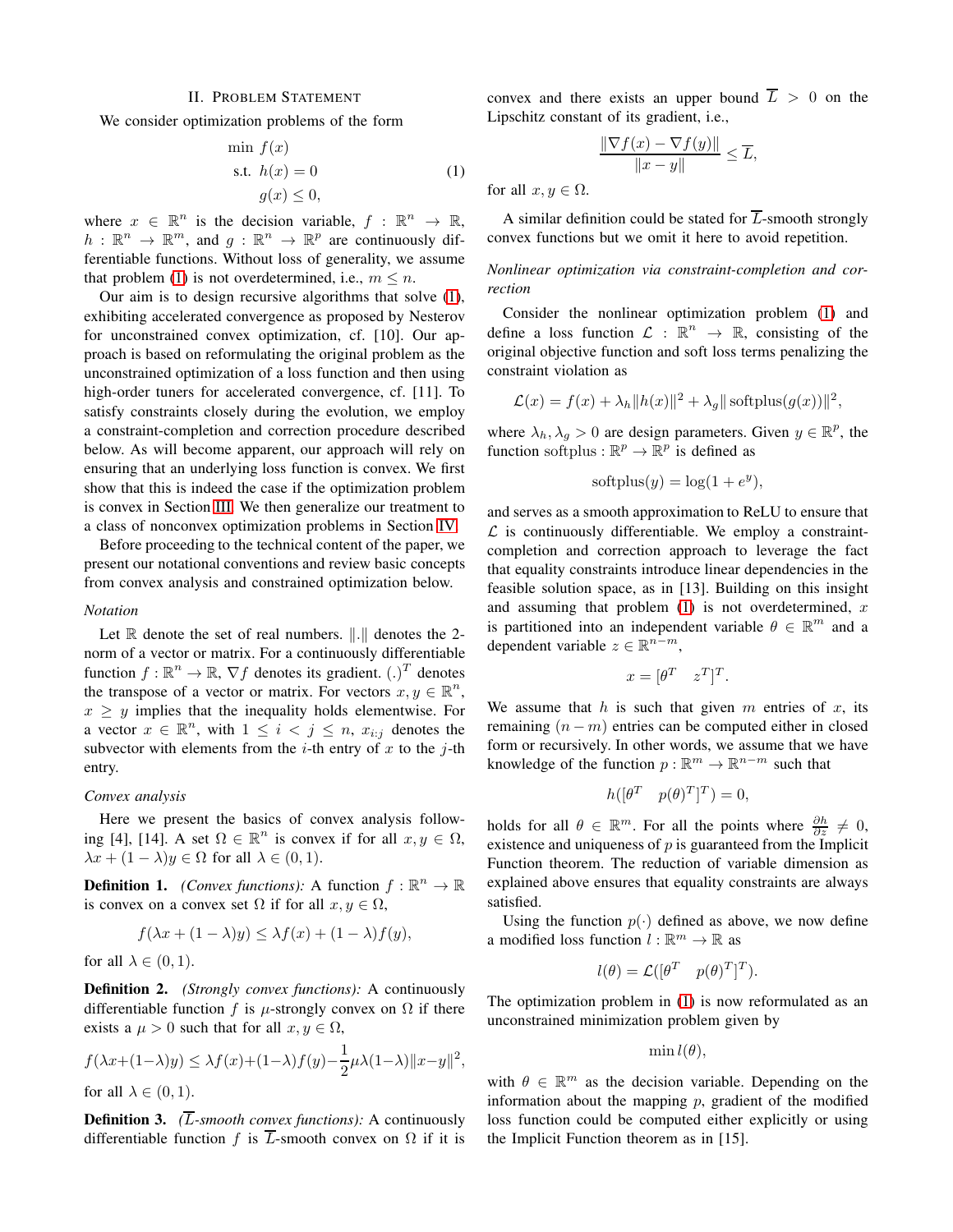The above completion procedure takes care of the equality constraints. However, there is no guarantee associated with the satisfaction of inequality constraints. As will be shown later, we employ a gradient-based correction procedure that employs penalty terms using the softplus function above and corrections that allow the solution to approach the feasible region along the manifold of points satisfying the equality constraints.

## III. CONVEX OPTIMIZATION PROBLEMS

<span id="page-2-0"></span>In this section, we consider convex optimization problems in the general form

<span id="page-2-9"></span>
$$
\min f(x)
$$
  
s.t.  $Ax = b$   

$$
g(x) \le 0,
$$
 (2)

where  $x \in \mathbb{R}^n$  is the decision variable,  $f : \mathbb{R}^n \to \mathbb{R}$  and  $g$ :  $\mathbb{R}^n \to \mathbb{R}^p$  are continuously differentiable (strongly) convex functions,  $A \in \mathbb{R}^{m \times n}$  and  $b \in \mathbb{R}^m$ . We start with problems involving just the equality constraints and then generalize our approach to problems involving both equality and inequality constraints.

## *A. Equality-constrained convex optimization*

Equality-constrained convex optimization problems have the general structure

<span id="page-2-10"></span><span id="page-2-1"></span>
$$
\min f(x) \n\text{s.t. } Ax = b.
$$
\n(3)

With  $\lambda_h > 0$ , the loss function  $\mathcal L$  and the modified loss function  $l$  take the following forms:

$$
\mathcal{L}(x) = f(x) + \lambda_h \|Ax - b\|^2, \tag{4a}
$$

$$
l(\theta) = f([\theta^T \ p(\theta)^T]^T). \tag{4b}
$$

Here we have used the fact that  $\lambda_h ||A[\theta^T p(\theta)^T]^T - b||^2 = 0$ . We note that  $p$  is an affine function of  $\theta$ . Let

<span id="page-2-3"></span>
$$
p(\theta) = P\theta + q,\tag{5}
$$

where  $P \in \mathbb{R}^{(n-m)\times m}$  and  $q \in \mathbb{R}^{n-m}$ .  $\mathcal L$  is convex by construction. We characterize the convexity properties of l in the following result.

<span id="page-2-6"></span>Proposition III.1. *(Convexity of the modified loss function for equality-constrained convex programs): For the equalityconstrained convex optimization problem* [\(3\)](#page-2-1)*, assume* f *is a* L*-smooth convex function, and let*

$$
\overline{M} = \sqrt{1 + ||P||L}.
$$
 (6)

*Then l is*  $\overline{M}$ *-smooth convex.* 

*Proof.* Convexity of *l* follows in a straightforward manner from the definitions of  $l$  and  $p$  in [\(4b\)](#page-2-2) and [\(5\)](#page-2-3) respectively, and the convexity of f. For the  $\overline{M}$ -smoothness, using the chain rule, we have

$$
\frac{dl}{d\theta} = \frac{\partial l}{\partial \theta} + \frac{\partial l}{\partial p(\theta)} \frac{\partial p(\theta)}{\partial \theta}.
$$

Hence

$$
\nabla l = \nabla f_{1:m} + P^T \nabla f_{m+1:n}.
$$

Let us consider the gradient of l at  $\theta_1, \theta_2 \in \mathbb{R}^m$  and examine the Lipschitz constant of  $l$ .

$$
\frac{\|\nabla l(\theta_1) - \nabla l(\theta_2)\|}{\|\theta_1 - \theta_2\|} \le \frac{\|\nabla f_{1:m}(\theta_1) - \nabla f_{1:m}(\theta_2)\|}{\|\theta_1 - \theta_2\|} + \frac{\|P^T(\nabla f_{m+1:n}(\theta_1) - \nabla f_{m+1:n}(\theta_2))\|}{\|\theta_1 - \theta_2\|}
$$

Since  $\|\nabla f_{i:j}\| \leq \|\nabla f\|$  for all  $i, j$ , we have

$$
\frac{\|\nabla l(\theta_1) - \nabla l(\theta_2)\|}{\|\theta_1 - \theta_2\|} \le \frac{(1 + \|P\|) \|\nabla f(x_1) - \nabla f(x_2)\|}{\|\theta_1 - \theta_2\|} \tag{7}
$$

To write the denominator of the above expression in terms of  $x_1$  and  $x_2$ , remember that

<span id="page-2-4"></span>
$$
\|\theta_1 - \theta_2\|^2 + \|P\theta_1 - P\theta_2\|^2 = \|x_1 - x_2\|^2.
$$

Using properties of the norm,

<span id="page-2-5"></span>
$$
\|\theta_1 - \theta_2\|^2 + \|P\| \|\theta_1 - P\theta_2\|^2 \ge \|x_1 - x_2\|^2
$$
  

$$
\|\theta_1 - \theta_2\| \ge \frac{\|x_1 - x_2\|}{\sqrt{1 + \|P\|}}.
$$
 (8)

Using  $(7)$  and  $(8)$ , we have

$$
\frac{\|\nabla l(\theta_1) - \nabla l(\theta_2)\|}{\|\theta_1 - \theta_2\|} \le \frac{\sqrt{1 + \|P\| \|\nabla f(x_1) - \nabla f(x_2)\|}}{\|x_1 - x_2\|} \n\le \sqrt{1 + \|P\|L},
$$

where the last inequality follows from the  $\overline{L}$ -smoothness property of f.  $\Box$ 

<span id="page-2-2"></span>The next result extends Proposition [III.1](#page-2-6) to the case of strongly convex functions.

<span id="page-2-8"></span>Corollary III.2. *(Strong convexity of the modified loss function for equality-constrained convex programs): For the equality-constrained convex optimization problem* [\(3\)](#page-2-1)*, assume* f *is a* L*-smooth and* µ*-strongly convex function. Then* l is  $\overline{M}$ -smooth and  $\mu$ -strongly convex, where  $\overline{M}$  is defined *in equation* [\(6\)](#page-2-7)*.*

*Proof.* Consider  $\theta_1, \theta_2 \in \mathbb{R}^m$ . Now consider  $x_1, x_2 \in \mathbb{R}^n$ defined as  $x_1 = \begin{bmatrix} \theta_1^T & p(\theta_1)^T \end{bmatrix}^T$  and  $x_1 = \begin{bmatrix} \theta_2^T & p(\theta_2)^T \end{bmatrix}^T$ . Then from the properties of  $f$ , it follows that

$$
f(\lambda x_1 + (1 - \lambda)x_2) \leq \lambda f(x_1) + (1 - \lambda)f(x_2)
$$

$$
- \frac{1}{2}\mu\lambda(1 - \lambda) \|x_1 - x_2\|^2,
$$

<span id="page-2-7"></span>for all  $\lambda \in (0, 1)$ . Using the fact that  $\|\theta_1-\theta_2\|^2 \leq \|x_1-x_2\|^2$ , we have

$$
f(\lambda x_1 + (1 - \lambda)x_2) \leq \lambda f(x_1) + (1 - \lambda)f(x_2)
$$
  
 
$$
- \frac{1}{2}\mu\lambda(1 - \lambda) \|\theta_1 - \theta_2\|^2.
$$

Rest of the proof follows from the definition of  $l$  and the proof of Proposition [III.1.](#page-2-6) $\Box$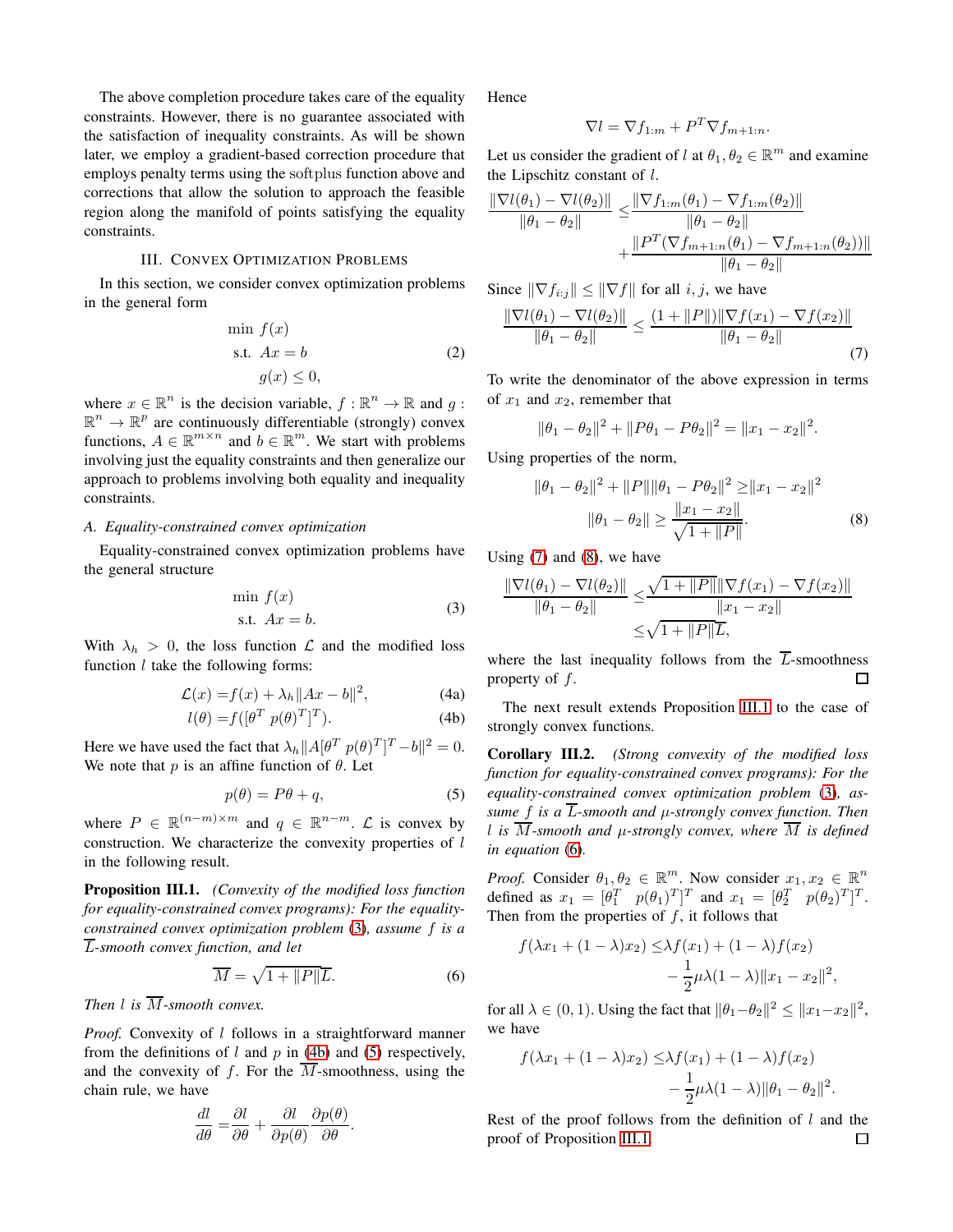Now that we have established the convexity and smoothness properties of the modified loss function  $l$ , we leverage the properties of high-order tuners [6], [11] to propose an accelerated algorithm to solve [\(3\)](#page-2-1). Let  $\mathcal{N}_k$  be the normalizing signal defined as

$$
\mathcal{N}_k=1+H_k,
$$

where

$$
H_k = \max\{\zeta : \zeta \in \sigma(\nabla^2 l(\theta_k))\},\
$$

where  $\sigma(\nabla^2 l(\theta_k))$  denotes the spectrum of the Hessian matrix of the loss function l evaluated at  $\theta = \theta_k$ . Note that it is also possible to make a more conservative selection for  $\mathcal{N}_k$ such as  $\overline{M}$ , i.e., smoothness parameter of the loss function if accurate information about  $\nabla^2 l$  is not available. Next we introduce Algorithm 1 to solve problem [\(3\)](#page-2-1).

Algorithm 1 HT Optimizer for equality-constrained convex optimization

\n- 1: Initial conditions 
$$
\theta_0
$$
,  $\nu_0$ , gains  $\gamma$ ,  $\beta$
\n- 2: **for**  $k = 0$  to  $N$  **do**
\n- 3: Compute  $\nabla l(\theta)$  and let  $\mathcal{N}_k = 1 + H_k$
\n- 4:  $\nabla \overline{q}_k(\theta_k) = \frac{\nabla l(\theta_k)}{\mathcal{N}_k}$
\n- 5:  $\overline{\theta}_k = \theta_k - \gamma \beta \nabla \overline{q}_k(\theta_k)$
\n- 6:  $\theta_{k+1} \leftarrow \overline{\theta}_k - \beta(\overline{\theta}_k - \nu_k)$
\n- 7: Compute  $\nabla l(\theta_{k+1})$  and let
\n- 8:  $\nabla \overline{q}_k(\theta_{k+1}) = \frac{\nabla l(\theta_{k+1})}{\mathcal{N}_k}$
\n- 9:  $\nu_{k+1} \leftarrow \nu_k - \gamma \nabla \overline{q}_k(\theta_{k+1})$
\n- 10: **end for**
\n

The following result formally characterizes the convergence properties of Algorithm 1.

<span id="page-3-2"></span>Theorem III.3. *(Convergence of the HT algorithm for equality-constrained convex programs): If the objective function* f *is*  $\overline{L}$ -smooth convex, then with  $0 < \beta < 1$  and  $0 < \gamma < \frac{\beta(2-\beta)}{8+\beta}$ , the sequence of iterates  $\{\theta_k\}$  generated by Algorithm 1 satisfy  $\lim_{k\to\infty} l(\theta_k) = l(\theta^*)$ , where  $l(\theta^*) =$  $f([\theta^{*T} \quad p(\theta^{*})^T]^T)$  is the optimal value of [\(3\)](#page-2-1).

*Proof.* From Proposition [III.1,](#page-2-6)  $\overline{L}$ -smoothness of the objective function  $f$  implies that the loss function  $l$  is  $M$ -smooth and convex. Rest of the proof follows from [11, Theorem 2].  $\Box$ 

Following Corollary [III.2](#page-2-8) and [11, Theorem 3], a similar result exists for the strongly convex case as well.

## *B. Convex optimization problems with equality & inequality constraints*

Here we extend our approach to solve general convex optimization problems involving equality as well as the inequality constraints in the form [\(2\)](#page-2-9). Redefine the loss function and the modified loss functions [\(4\)](#page-2-10) by including a penalty term corresponding to the inequality constraints violation as

<span id="page-3-1"></span>
$$
\mathcal{L}(x) = f(x) + \lambda_h ||Ax - b||^2 + \lambda_g || \text{softplus}(g(x))||^2,
$$
\n(9a)  
\n
$$
l(\theta) = f([\theta^T \ p(\theta)^T]^T) + \lambda_g || \text{softplus}(g([\theta^T \ p(\theta)^T])^T) ||^2.
$$
\n(9b)

Since the penalty term corresponding to the inequality constraints is convex, it follows from Proposition [III.1](#page-2-6) that the modified loss function [\(9b\)](#page-3-1) is convex.

Our approach is based on the inequality correction procedure of [13], briefly described in Section [II.](#page-1-0) The method involves first implementing the HT Algorithm 1 on the loss function [\(9b\)](#page-3-1) ensuring that the equality constraints are met at all times. Then we apply an additional update that drives the decision variable towards the feasible region corresponding to the inequality constraints as well. Let  $\alpha > 0$  be the stepsize and define  $\rho : \mathbb{R}^n \to \mathbb{R}^n$  as

<span id="page-3-3"></span>
$$
\rho\left(\begin{bmatrix} \theta \\ p(\theta) \end{bmatrix}\right) = \begin{bmatrix} \theta - \alpha \Delta \theta \\ p(\theta) - \alpha \Delta p(\theta) \end{bmatrix},\tag{10}
$$

where

$$
\Delta \theta = \left( \frac{d}{d\theta} \|\operatorname{softplus}\left(g\left(\begin{bmatrix} \theta \\ p(\theta) \end{bmatrix}\right)\right)\|^2 \right)^T.
$$

Note immediately that the inequality correction step above does not affect the feasibility with respect to the equality constraints. Hence by implementing the described method, we obtain Algorithm 2 that satisfies equality constraints at each step and moves closer towards satisfying the inequality constraints with each successive iteration.

Algorithm 2 HT optimizer for equality + inequality constrained convex optimization

1: Initial conditions 
$$
x_0
$$
,  $\overline{x}_0$ ,  $\nu_0$ , gains  $\alpha$ ,  $\gamma$ ,  $\beta$   
\n2: for k=0,1,2,... do  
\n3: Compute  $\nabla l(\theta_k)$  and let  $\mathcal{N}_k = 1 + H_k$   
\n4:  $\nabla \overline{f}_k(\theta_k) = \frac{\nabla l(\theta_k)}{\mathcal{N}_k}$   
\n5:  $\overline{\theta}_k = \theta_k - \gamma \beta \nabla f_k(\theta_k)$   
\n6:  $\theta_{k+1} \leftarrow \overline{\theta}_k - \beta (\overline{\theta}_k - \nu_k)$   
\n7:  $\overline{x}_{k+1} = [\theta_{k+1}^T \ p(\theta_{k+1})^T]^T$   
\n8: Compute  $x_{k+1} \leftarrow \rho(\overline{x}_{k+1})$   
\n9: Compute  $\nabla l(\theta_{k+1})$  and let  
\n10:  $\nabla \overline{f}_k(\theta_{k+1}) = \frac{\nabla l(\theta_{k+1})}{\mathcal{N}_k}$   
\n11:  $\nu_{k+1} \leftarrow \nu_k - \gamma \nabla \overline{q}_k(\theta_{k+1})$   
\n12: end for

It is reasonable to expect that if the hypotheses of Theo-rem [III.3](#page-3-2) are satisfied and  $\alpha$  is properly selected, Algorithm 2 solves problem [\(2\)](#page-2-9).

## <span id="page-3-0"></span>IV. CONVEX OPTIMIZATION FOR A CLASS OF NONCONVEX PROBLEMS

In this section, we extend our approach of achieving accelerated convergence via high-order tuners to a class of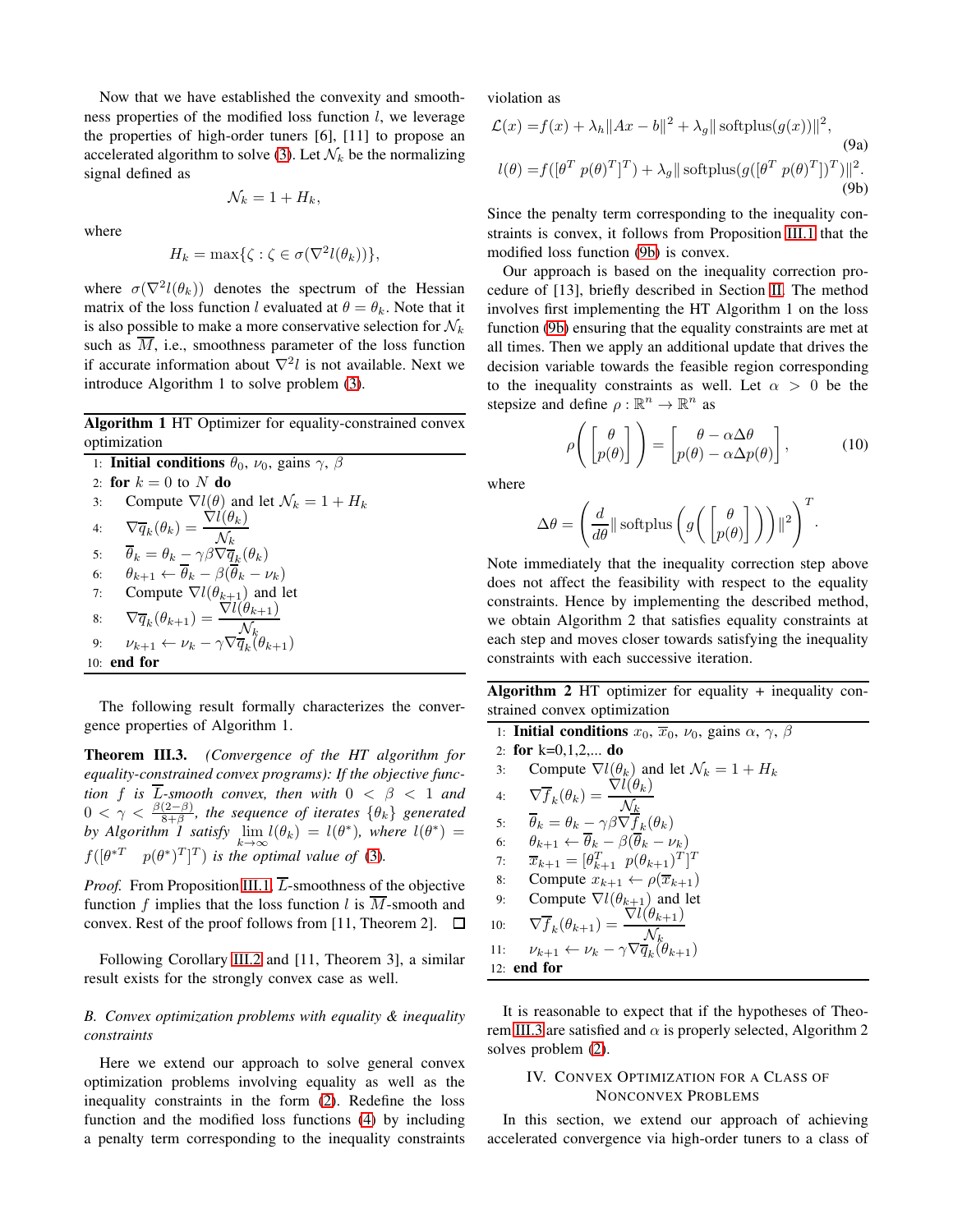nonconvex optimization problems. As with the convex case, we start with problems involving just the equality constraints and then generalize our methodology to problems involving inequality constraints as well. Throughout this section, we consider only the conditions under which the loss function is convex. The arguments could be generalized easily to the strongly convex case.

## *A. Equality-constrained nonconvex problems*

Consider the optimization problem

<span id="page-4-4"></span>
$$
\min f(x)
$$
  
s.t.  $h(x) = 0,$  (11)

and the associated loss function

$$
\mathcal{L}(x) = f(x) + \lambda_h \|h(x)\|^2. \tag{12}
$$

The following result whose proof is immediate and hence skipped, provides the conditions under which  $\mathcal L$  is convex.

<span id="page-4-1"></span>Lemma IV.1. *(Convexity of the loss function for equalityconstrained nonconvex programs): If* f *and* h *are convex, then* L *defined in* [\(12\)](#page-4-0) *is convex.*

The modified loss function in this case once again takes the form  $(4b)$ , albeit the functional form of p would not be linear anymore. As such, establishing the convexity of l over the entire domain as in Proposition [III.1](#page-2-6) may not be feasible anymore. We therefore search for conditions under which the modified loss function  $l$  is convex over some subset of the domain. We summarize a set of such conditions in the following result.

<span id="page-4-6"></span>Proposition IV.2. *(Convexity of the modified loss function for equality-constrained nonconvex programs): Assume that there exists a convex set*  $\Omega_n \in \mathbb{R}^n$  *such that the functions f and h are convex on*  $\Omega_n$ *. Let* 

$$
\Omega_m = \{ \theta \mid \theta = x_{1:m}, x \in \Omega_n \}. \tag{13}
$$

*If either of the following conditions is satisfied:*

*(i)*  $\nabla \mathcal{L}(x) \geq 0$  *for all*  $x \in \Omega_n$ *, and p is convex on*  $\Omega_m$ *, (ii)*  $\nabla \mathcal{L}(x) \leq 0$  *for all*  $x \in \Omega_n$ *, and p is concave on*  $\Omega_m$ *, then l is convex on*  $\Omega_m$ *.* 

*Proof.* We present here the arguments for only condition (i). The ensuing treatment easily generalizes to condition (ii). It is immediate to see that  $\Omega_m$  is convex. Consider  $\theta_1, \theta_2 \in$  $\Omega_m$ . Since  $p(\theta)$  is convex, we have

$$
p(\lambda \theta_1 + (1 - \lambda)\theta_2) \leq \lambda p(\theta_1) + (1 - \lambda)p(\theta_2),
$$

and it follows that

$$
\begin{bmatrix} \lambda \theta_1 + (1 - \lambda)\theta_2 \\ p(\lambda \theta_1 + (1 - \lambda)\theta_2) \end{bmatrix} \le \lambda \begin{bmatrix} \theta_1 \\ p(\theta_1) \end{bmatrix} + (1 - \lambda) \begin{bmatrix} \theta_2 \\ p(\theta_2) \end{bmatrix}.
$$

Since  $\mathcal L$  is nondecreasing, it follows that

$$
\mathcal{L}\left(\begin{bmatrix} \lambda\theta_1 + (1-\lambda)\theta_2\\ p(\lambda\theta_1 + (1-\lambda)\theta_2) \end{bmatrix}\right)
$$
  
\n
$$
\leq \mathcal{L}\left(\lambda \begin{bmatrix} \theta_1\\ p(\theta_1) \end{bmatrix} + (1-\lambda) \begin{bmatrix} \theta_2\\ p(\theta_2) \end{bmatrix}\right).
$$
 (14)

Moreover, it follows from Lemma [IV.1](#page-4-1) that  $\mathcal L$  is convex, and we have

$$
\mathcal{L}\left(\lambda\begin{bmatrix} \theta_1\\p(\theta_1) \end{bmatrix} + (1-\lambda)\begin{bmatrix} \theta_2\\p(\theta_2) \end{bmatrix}\right) \leq \lambda \mathcal{L}\left(\begin{bmatrix} \theta_1\\p(\theta_1) \end{bmatrix}\right) + (1-\lambda)\mathcal{L}\left(\begin{bmatrix} \theta_2\\p(\theta_2) \end{bmatrix}\right).
$$
 (15)

Combining the inequalities [\(14\)](#page-4-2) and [\(15\)](#page-4-3), we get

$$
\mathcal{L}\left(\begin{array}{c}\lambda\theta_1 + (1-\lambda)\theta_2\\p(\lambda\theta_1 + (1-\lambda)\theta_2)\end{array}\right)
$$
  
\n
$$
\leq \lambda \mathcal{L}\left(\begin{bmatrix} \theta_1\\p(\theta_1)\end{bmatrix}\right) + (1-\lambda)\mathcal{L}\left(\begin{bmatrix} \theta_2\\p(\theta_2)\end{bmatrix}\right).
$$

<span id="page-4-0"></span>And from the definition of the modified loss function, it follows that

$$
l(\lambda\theta_1 + (1-\lambda)\theta_2) \leq \lambda l(\theta_1) + (1-\lambda)l(\theta_2),
$$

completing the proof.

Now that we have established sufficient conditions for the convexity of the modified loss function, we can use highorder tuners to find an optimizer of [\(11\)](#page-4-4). In fact, if the sequence of iterates lie within the set  $\Omega_n$ , then we can use Algorithm 1, stated earlier for convex programs, to find a solution of [\(11\)](#page-4-4). The following result formalizes this.

<span id="page-4-7"></span>Theorem IV.3. *(Convergence of the HT algorithm for equality-constrained nonconvex programs): If the objective function* f *and the equality constraint* h *are convex over a set*  $\Omega_n$ , In addition, with  $0 < \beta < 1$ ,  $0 < \gamma < \frac{\beta(2-\beta)}{8+\beta}$ , and  $\theta_0 \in \Omega_m$ , where  $\Omega_m$  is defined in [\(13\)](#page-4-5), if the sequence of *iterates*  $\{\theta_k\}$  *generated by Algorithm 1 satisfy*  $\{\theta_k\} \in \Omega_m$ , *then*  $\lim_{k \to \infty} l(\theta_k) = l(\theta^*)$ , where  $l(\theta^*) = f([\theta^{*T} \quad p(\theta^*)^T]^T)$ *is the optimal value of* [\(11\)](#page-4-4)*.*

<span id="page-4-5"></span>*Proof.* Convexity of the loss function l follows from Propo-sition [IV.2.](#page-4-6) Moreover, since  $\{\theta_k\} \in \Omega_m$  for all k, there exists a constant  $\overline{S}$  such that

$$
\frac{\|\nabla l(\theta_1) - \nabla l(\theta_2)\|}{\|\theta_1 - \theta_2\|} \le \overline{S},
$$

for all  $\theta_1, \theta_2 \in \Omega_m$ . Rest of the proof follows from [11, Theorem 2]. 口

Theorem [IV.3](#page-4-7) enables us to leverage Algorithm 1, provided that the state remains inside the set over which the modified loss function is convex. It is reasonable to argue that this is always not the case. To overcome this assumption, we use the projection operator defined as

$$
\text{proj}_{\Omega_m}(\tilde{\theta}) = \text{argmin} \|\tilde{\theta} - \theta\|, \quad \forall \theta \in \Omega_m
$$

to make sure that the state remains inside the set  $\Omega_m$ . Algorithm 3 states this concisely.

<span id="page-4-2"></span>The arguments of this section show how the proposed approach could be applied to solve nonconvex problems, where a convex objective function needs to be optimized with

<span id="page-4-3"></span> $\Box$